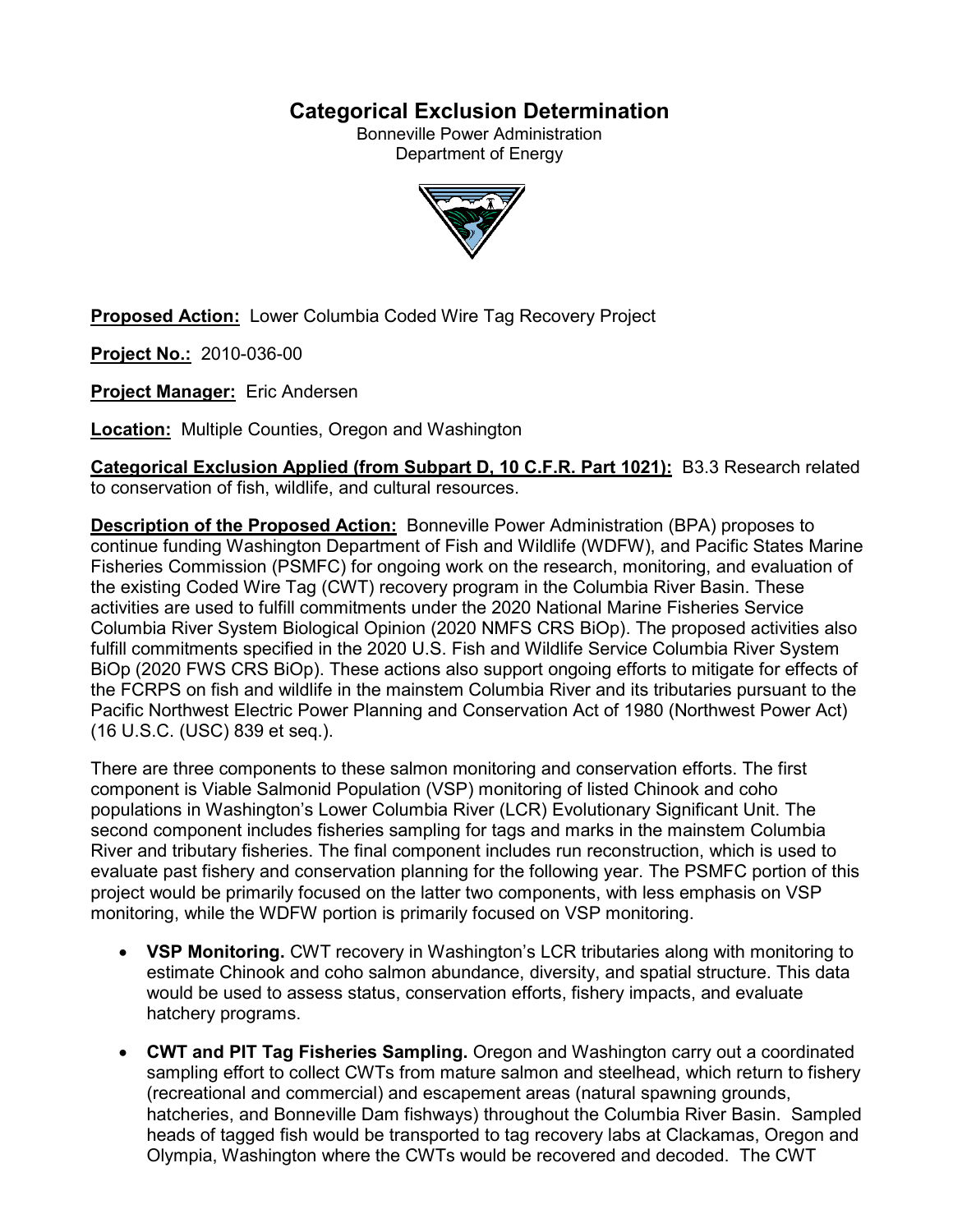recovery and catch/sample information would then be forwarded to the PSMFC Regional Mark Processing Center where it would be validated and made available to users via the on-line 'Regional Mark Information System' (RMIS).

• **Run Reconstruction.** CWT recovery data would be used with total catch and escapement estimates to produce stock and age compositions for each fishery and escapement area and to estimate total returns by stock and age. The return by stock and age estimates provides the basis for annually estimating the return to the Columbia River mouth for all major salmonid stocks, including stocks listed under the Endangered Species Act (ESA). Annual abundance estimates plus fishery stock and age composition data are essential for monitoring the status of wild/natural and hatchery-produced salmonid stocks in the Columbia River basin.

**Findings:** In accordance with Section 1021.410(b) of the Department of Energy's (DOE) National Environmental Policy Act (NEPA) Regulations (57 FR 15144, Apr. 24, 1992, as amended at 61 FR 36221-36243, Jul. 9, 1996; 61 FR 64608, Dec. 6, 1996, 76 FR 63764, Nov. 14, 2011), BPA has determined that the proposed action:

- 1) fits within a class of actions listed in Appendix B of 10 CFR 1021, Subpart D (see attached Environmental Checklist);
- 2) does not present any extraordinary circumstances that may affect the significance of the environmental effects of the proposal; and
- 3) has not been segmented to meet the definition of a categorical exclusion.

Based on these determinations, BPA finds that the proposed action is categorically excluded from further NFPA review

*/s/ Catherine Clark* Catherine Clark Contract Environmental Protection Specialist Motus Recruiting and Staffing, inc.

Reviewed by:

*/s/ Chad Hamel* Chad Hamel Supervisory Environmental Protection Specialist

Concur:

*/s/ Sarah T. Biegel May 18, 2022*

NEPA Compliance Officer

Sarah T. Biegel Date

Attachment(s): Environmental Checklist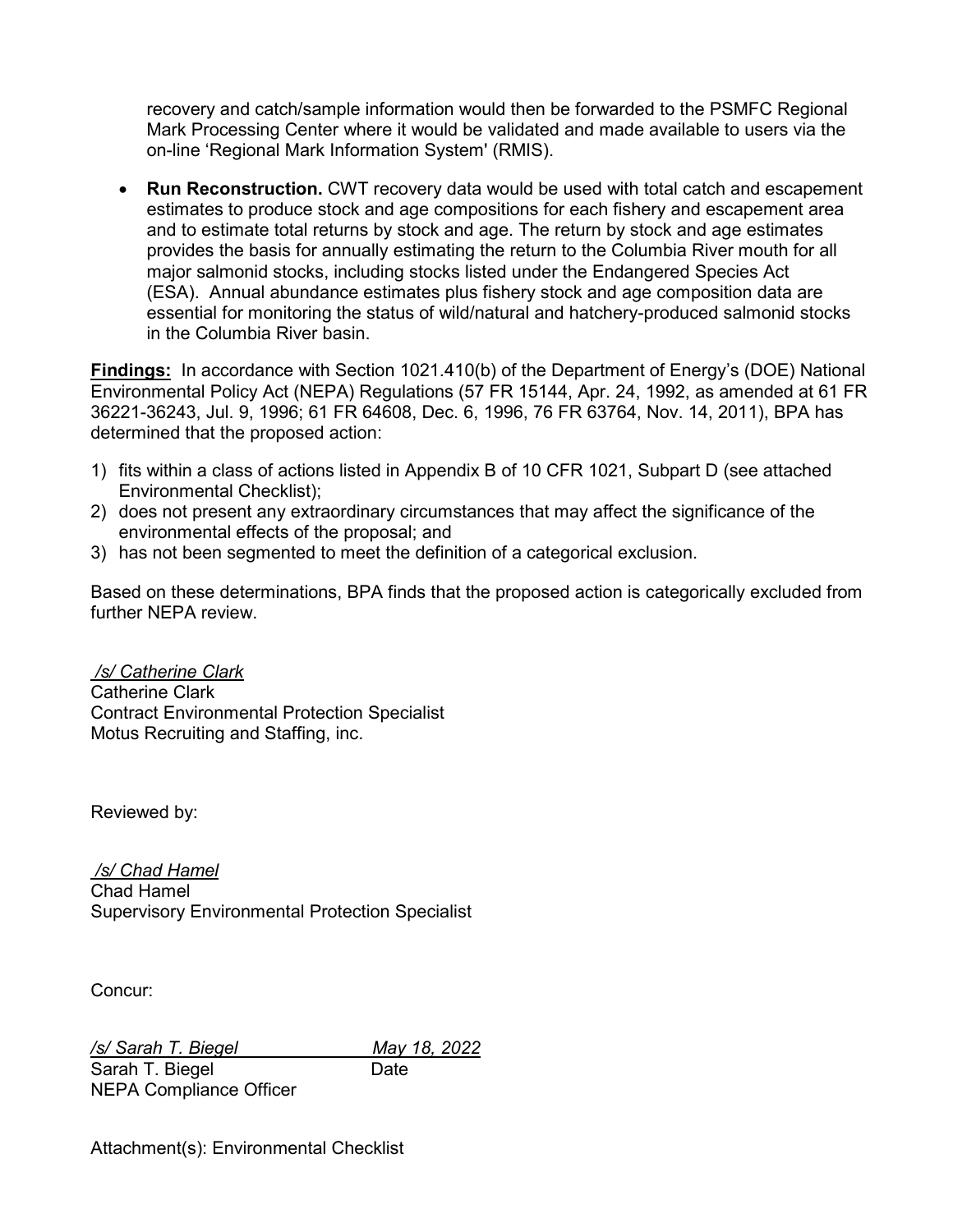# **Categorical Exclusion Environmental Checklist**

This checklist documents environmental considerations for the proposed project and explains why the project would not have the potential to cause significant impacts on environmentally sensitive resources and would meet other integral elements of the applied categorical exclusion.

# **Proposed Action:** Lower Columbia Coded Wire Tag Recovery Project

# **Project Site Description**

All activities would occur at existing facilities along the Lower Columbia River and tributaries in Oregon and Washington.

# **Evaluation of Potential Impacts to Environmental Resources**

## **1. Historic and Cultural Resources**

Potential for Significance: No

Explanation: There would be no ground-disturbing activities or structure modifications; thus, the proposed activities would not have the potential to affect historic properties or cultural resources. All work would be carried out from existing facilities or at existing field sites.

## **2. Geology and Soils**

Potential for Significance: No

Explanation: No ground-disturbing activities proposed; thus, the proposed activities do not have the potential to affect geology and soils. All work would be carried out from existing facilities or at existing field sites.

## **3. Plants (including Federal/state special-status species and habitats)**

Potential for Significance: No

Explanation: No ground-disturbing or vegetation removal activities proposed. All work would be carried out from within existing facilities or at existing facilities or at existing field sites associated with tributaries to the Columbia River in Oregon and Washington.

## **4. Wildlife (including Federal/state special-status species and habitats)**

Potential for Significance: No

Explanation: No special-status or ESA-listed wildlife species or habitat would be negatively impacted by the stream pedestrian survey and collection activities. Wildlife may be temporarily disturbed and displaced by human presence during activities.

## **5. Water Bodies, Floodplains, and Fish (including Federal/state special-status species, ESUs, and habitats)**

Potential for Significance: No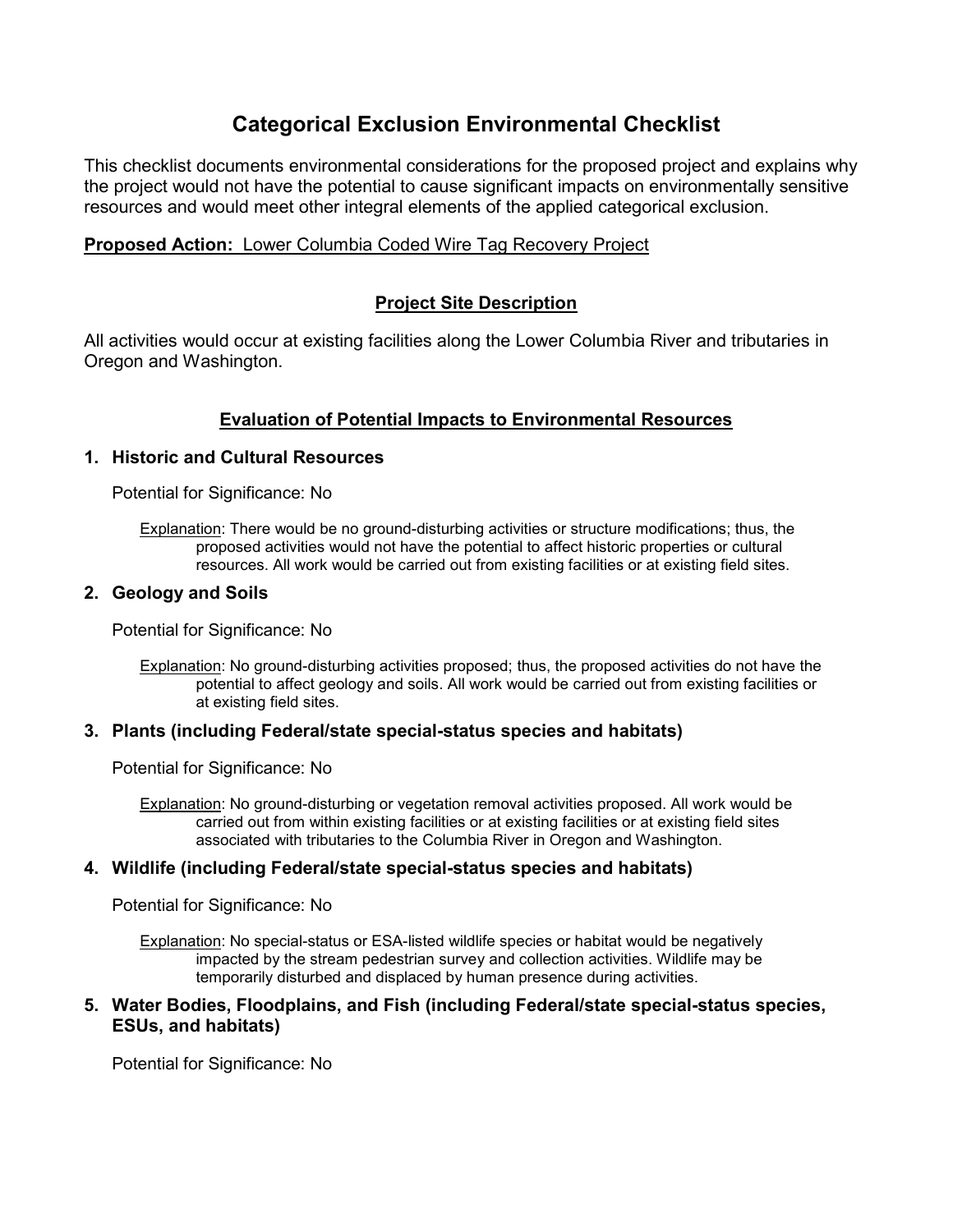Explanation: Harvest monitoring would take place on the mainstem Columbia River recreational and commercial fisheries, and tributary-level recreational fisheries; therefore, given that the sampling occurs on previously-harvested and killed salmon and steelhead (carcasses), there would be no take associated with these sampling activities. These activities have no effect on ESA-listed species.

Population abundance and spawning composition of LCR salmon surveys would occur but any live adult salmon observed during spawning ground surveys would not be negatively impacted because the effects would be negligible or no effect as adults temporarily move away from observers.

#### **6. Wetlands**

Potential for Significance: No

Explanation: No ground-disturbing activities are proposed; thus, the action does not have the potential to impact wetlands. All work would be carried out within existing facilities.

#### **7. Groundwater and Aquifers**

Potential for Significance: No

Explanation: No ground-disturbing activities that may affect groundwater or aquifers are proposed.

#### **8. Land Use and Specially-Designated Areas**

Potential for Significance: No

Explanation: Access to field sites would be on existing road networks and all activities would be compatible with local land use on public lands.

### **9. Visual Quality**

Potential for Significance: No

Explanation: The proposed action would not impact visual quality as the action would be occurring within existing facilities. No new equipment or installation would occur.

#### **10. Air Quality**

Potential for Significance: No

Explanation: Minor, temporary generation of emissions associated with vehicular operations during travel to facilities.

#### **11. Noise**

Potential for Significance: No

Explanation: All work would be carried out at existing facilities and would not result in an increase in ambient noise.

#### **12. Human Health and Safety**

Potential for Significance: No

Explanation: All work would be carried out at existing facilities. Those performing coded-wire tag removal would be properly training in equipment management techniques. The activity is